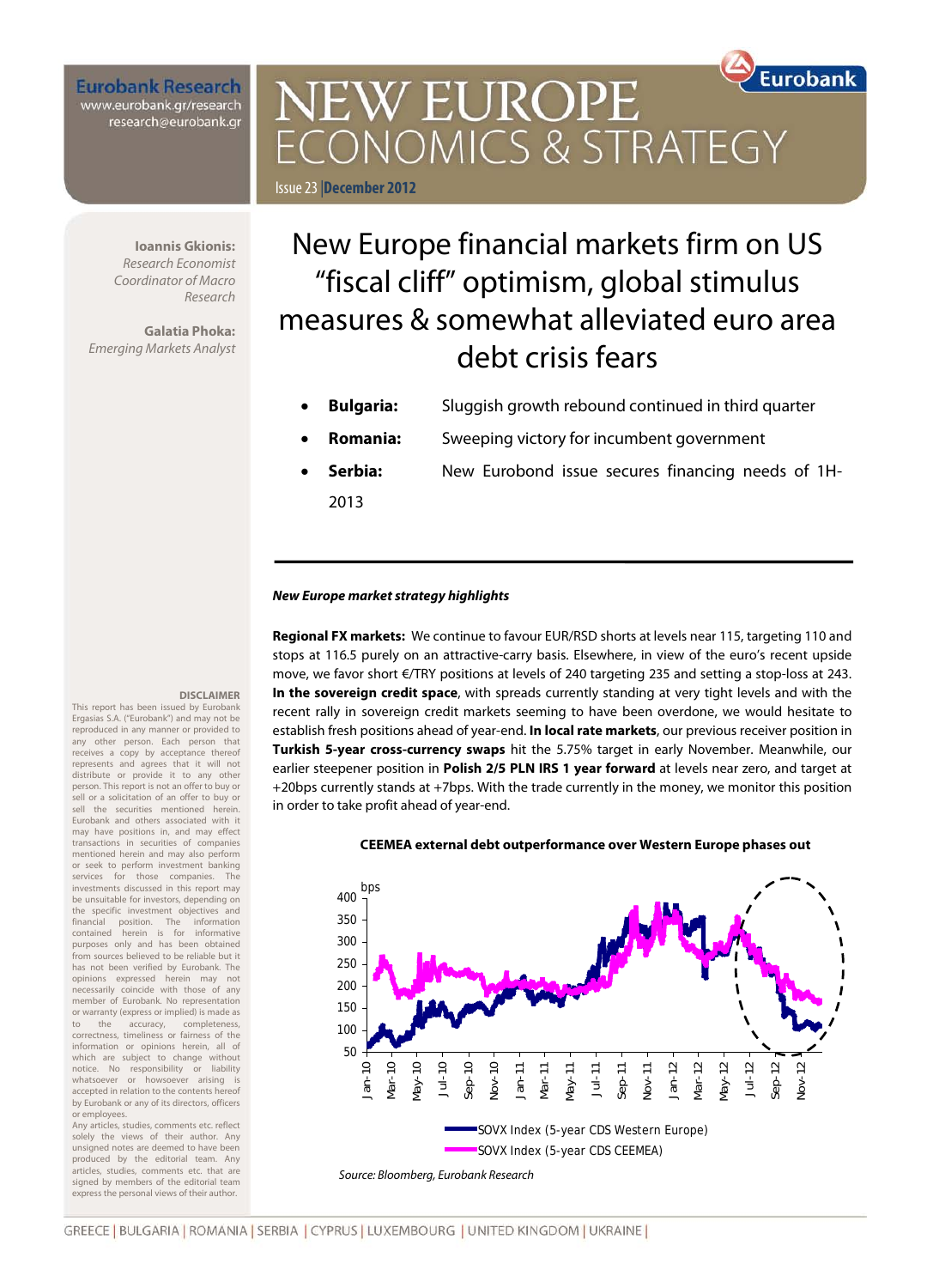

# Table of Contents

|                                           | <b>Eurobank Research Forecasts</b>                                                                                                                           |                |  |  |  |
|-------------------------------------------|--------------------------------------------------------------------------------------------------------------------------------------------------------------|----------------|--|--|--|
|                                           | <b>Introductory Comment</b>                                                                                                                                  |                |  |  |  |
| I. New Europe - Markets                   |                                                                                                                                                              | 06             |  |  |  |
|                                           | II. New Europe - Country Analysis                                                                                                                            |                |  |  |  |
| a. Bulgaria:<br>b. Romania:<br>c. Serbia: | Sluggish growth rebound continued in third quarter<br>Sweeping victory for the incumbent government<br>New Eurobond issue secures financing needs of 1H-2013 | 09<br>12<br>15 |  |  |  |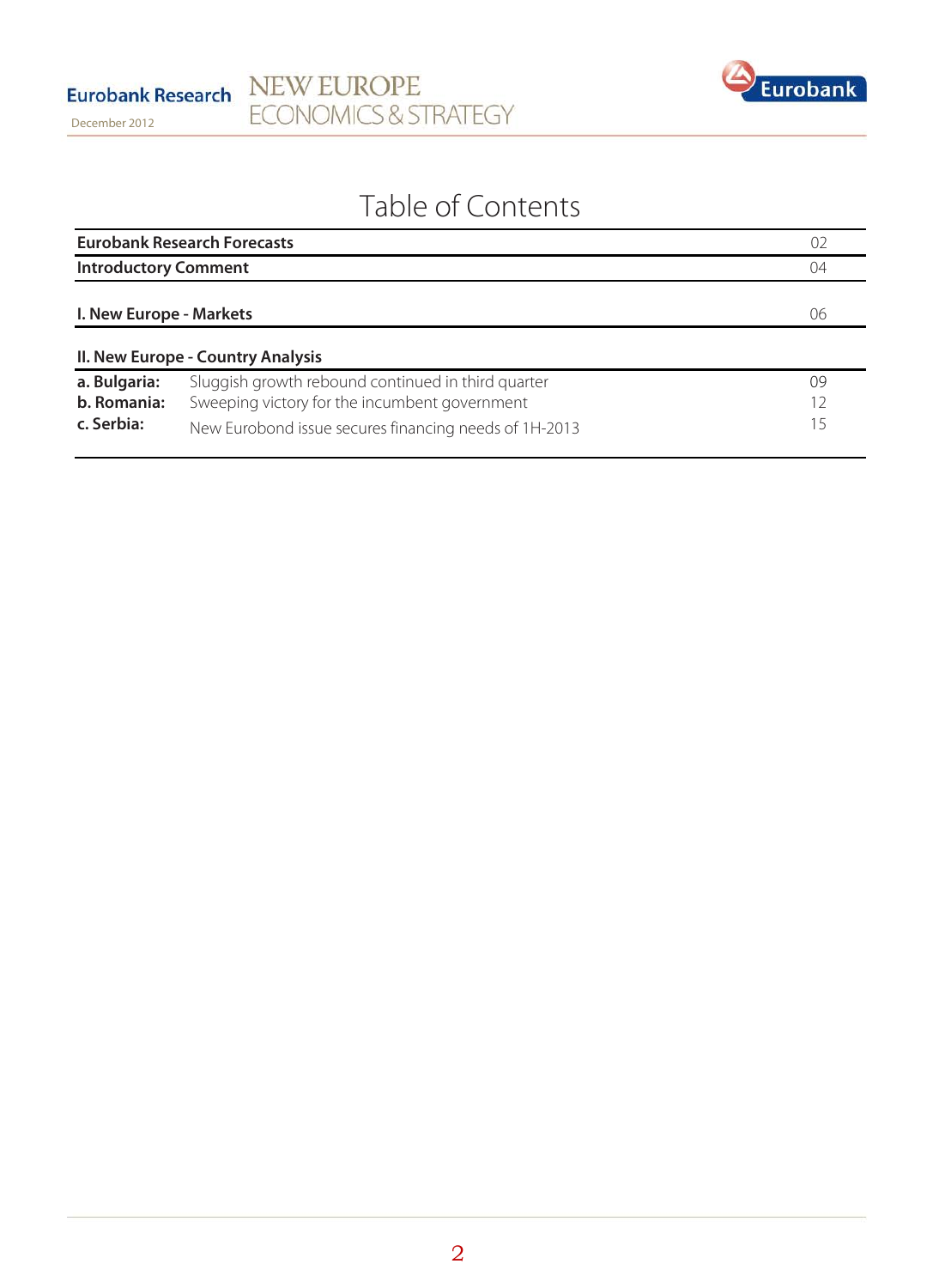

## **Summary of key macroeconomic indicators Realizations and forecasts**

|                   | Real GDP (yoy) |        | Consumer Prices (p.a.) |      |      | Fiscal Balance (%GDP) |        |        |        |
|-------------------|----------------|--------|------------------------|------|------|-----------------------|--------|--------|--------|
|                   | 2011           | 2012   | 2013                   | 2011 | 2012 | 2013                  | 2011   | 2012   | 2013   |
| <b>Bulgaria</b>   | 1.7            | 0.7    | 1.5                    | 4.2  | 2.9  | 2.5                   | $-2.0$ | $-1.4$ | $-1.0$ |
| Poland            | 4.3            | 1.8    | 1.5                    | 4.3  | 3.7  | 3.1                   | $-5.1$ | $-2.9$ | $-2.8$ |
| Romania           | 2.5            | 0.4    | 1.3                    | 5.8  | 3.3  | 4.1                   | $-4.2$ | $-2.2$ | $-1.8$ |
| Serbia            | 1.6            | $-2.0$ | 1.0                    | 11.2 | 7.8  | 9.0                   | $-5.0$ | $-6.7$ | $-4.0$ |
| <b>Turkey</b>     | 8.5            | 3.0    | 4.0                    | 6.4  | 9.0  | 6.5                   | $-1.4$ | $-2.0$ | $-1.8$ |
| Ukraine           | 5.2            | 0.8    | 0.3                    | 8.0  | 0.6  | 0.8                   | $-4.2$ | $-4.5$ | $-3.0$ |
| <b>New Europe</b> | 5.8            | 1.9    | 2.4                    | 6.0  | 5.5  | 4.5                   | $-3.3$ | $-2.7$ | $-2.3$ |

|                   | <b>Current Account (%GDP)</b> |         | Policy Rate (e.o.p.) |                |       | $FX*$ (e.o.p.) |       |       |        |
|-------------------|-------------------------------|---------|----------------------|----------------|-------|----------------|-------|-------|--------|
|                   | 2011                          | 2012    | 2013                 | 2011           | 2012  | 2013           | 2011  | 2012  | 2013   |
| <b>Bulgaria</b>   | 0.3                           | $-1.0$  | $-1.5$               | currency board |       |                | 1.96  | 1.96  | 1.96   |
| Poland            | $-4.3$                        | $-3.8$  | $-4.0$               | 4.50           | 4.25  | 3.50           | 4.46  | 4.10  | 4.10   |
| Romania           | $-4.3$                        | $-3.7$  | $-3.8$               | 6.00           | 5.25  | 5.00           | 4.32  | 4.50  | 4.60   |
| Serbia            | $-9.5$                        | $-10.6$ | $-8.0$               | 9.75           | 11.00 | 10.50          | 106.9 | 115.0 | 120.00 |
| <b>Turkey</b>     | $-10.0$                       | $-6.5$  | $-7.0$               | 5.75           | 5.50  | 5.50           | 1.88  | 1.80  | 1.75   |
| <b>Ukraine</b>    | $-5.5$                        | $-6.5$  | $-4.0$               | 7.75           | 7.50  | 7.50           | 7.99  | 8.10  | 8.10   |
| <b>New Europe</b> | $-6.8$                        | $-5.3$  | $-5.2$               | -              |       |                |       |       |        |

Source: National statistics, IMF, EC, Eurobank Research forecasts

NEW EUROPE

**ECONOMICS & STRATEGY** 

vs. EUR (TRY and UAH vs. USD)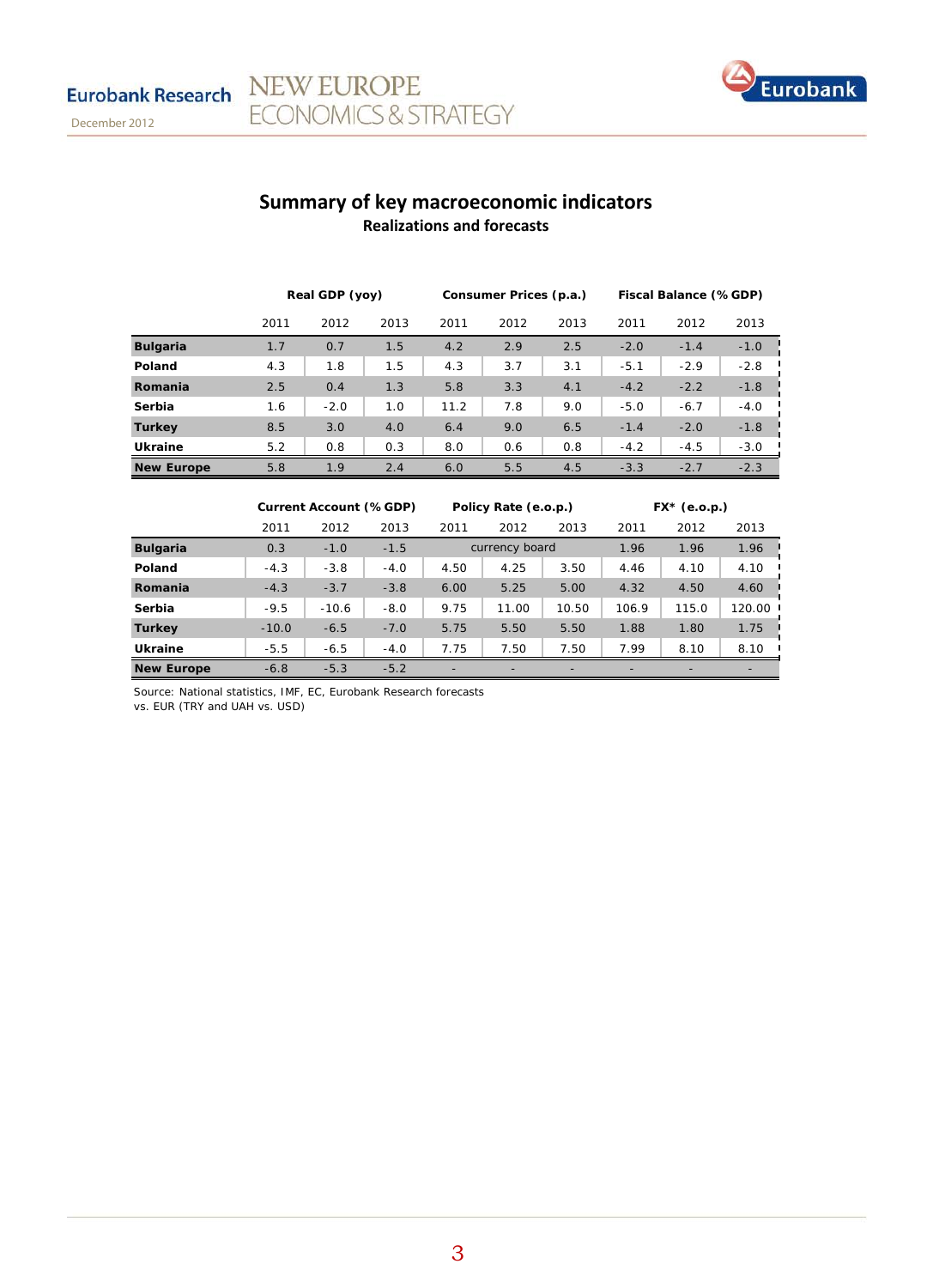





#### **Dear readers,**

Growth in most emerging economies of New Europe weakened in the third quarter of 2012, following an earlier modest improvement in the second quarter. The slight deterioration was mainly due to a softening in domestic demand, which originated from a decline in real wages as inflation staged a dynamic come back across the region on higher food and energy prices. The Q3 deterioration was also due to unfavorable base effects from last year's outstanding agricultural performance plus a weaker export performance and weaker domestic manufacturing activity. Conditions in the fourth quarter do not seem they have improved dramatically, supporting the case for a downward revision in our full year forecasts.

Looking ahead into the new-year 2013, the majority of economies in the region are expected to avoid a new round of painful and prolonged output contraction, which characterized 2012. We anticipate a sluggish, if not modest, GDP growth trajectory in 2013 for the economies of continental South-Eastern Europe, Bulgaria, Romania and Serbia. This view remains valid provided that the main trading-partner economies in the Euro Area avoid a pronounced downturn.

Risks to growth in 2013 originate mainly outside New Europe. The Euro Area triple problem, namely a sovereign debt crisis, an economic recession and a banking crisis, clouds the growth prospects of New Europe through its high exposure to trade and capital flows as well as its inter-financial market linkages. In addition, uncertainties on the resolution of the US fiscal cliff, lower growth in China and geopolitical tensions in the Middle East end up impacting negatively the region either directly or indirectly through their effect on the Euro Area itself. The good news is that financial markets stress has receded in the aftermath of the decisive ECB policy actions and market sentiment has improved significantly across the board, allowing the global economies to take a breath.

Market attention in 2013 will focus on regional authorities' efforts to stimulate growth in a fiscally-constrained environment. From that point of view, Bulgaria and Romania have already done their homework to ensure fiscal sustainability, while Serbia has to make an additional extra effort of consolidation. During the past year, markets have rewarded all three countries with access to funding in relatively favorable terms compared to their peers. In 2013, local monetary authorities would be constrained from playing a more active role in supporting economic activity until at least the second half of the year. This is due to lingering external vulnerabilities and the impact of higher inflationary pressures.

Initiating reforms and improving the efficiency of the public sector and the absorption of EU funds could be important catalysts for boosting growth both in the short and medium term. There is a lot of room for reforms and the timing for doing them is perfect, as the electoral cycle is over in both Romania and Serbia. Bulgaria has already achieved a lot in the areas of public administration and pension system reform but more is needed.

In **Bulgaria**, growth is expected to double from a projected 0.7% in 2012 to 1.5% in 2013. While the environment in EU-27 is adverse, growth will be supported primarily by stronger domestic demand. Domestic demand is expected to receive support from the planned rise in minimum wages and pensions. In addition, the long recession in private investment seems to have bottomed out. Improved EU funds' absorption has also helped capital spending. Bulgaria is now running a financial account surplus of 4% of GDP, following two consecutive years of a deficit. Similarly, there is an improvement in market sentiment, significantly less banking sector outflows, access to Eurobond markets on favorable terms and a mild rebound in FDI inflows.

In **Romania**, we forecast GDP growth to reach 1.2% in 2013 against a projected 0.4% in 2012. The Euro Area sovereign debt crisis weighs negatively on net exports and industrial production dynamics. The incumbent government coalition party – called "Social Liberal Union" - under the leadership of Prime Minister Ponta gained a sweeping victory in the December parliamentary elections. More importantly, the ruling coalition earned a sufficient number of seats (66% of total seats) in the parliament, which enables the coalition to change at will the rules of the constitution. In addition, the government now has more flexibility in passing politically difficult bills than its predecessor governments, implying a decrease in overall political risk. The election results were also well received by domestic markets, as was mirrored in the increased appetite of foreign investors for domestic bonds. On the negative side, downside risks prevailed on growth in Q3. GDP growth contracted by -0.6% yoy in Q3 on disappointing agricultural production performance and negative base effects from last year's outstanding record.

In **Serbia,** our forecast is that GDP growth will only post a mild rebound of 1% in 2013 after contracting by approximately -2% in 2012. The GDP estimate of 2012-Q3 came at -2.2% yoy vs. -0.8% yoy in Q2, which implies that the improvement recorded in Q2 was only short-lived. Heavy winter and summer droughts had a negative impact on output in both Q1 and Q3. Headwinds from the Euro Area sovereign debt crisis and the urgent need for fiscal consolidation put even more pressure on growth. On the positive side, the coalition government tapped successfully the Eurobond market for a second time in Q4-2012. According to the Ministry of Finance, the latest Eurobond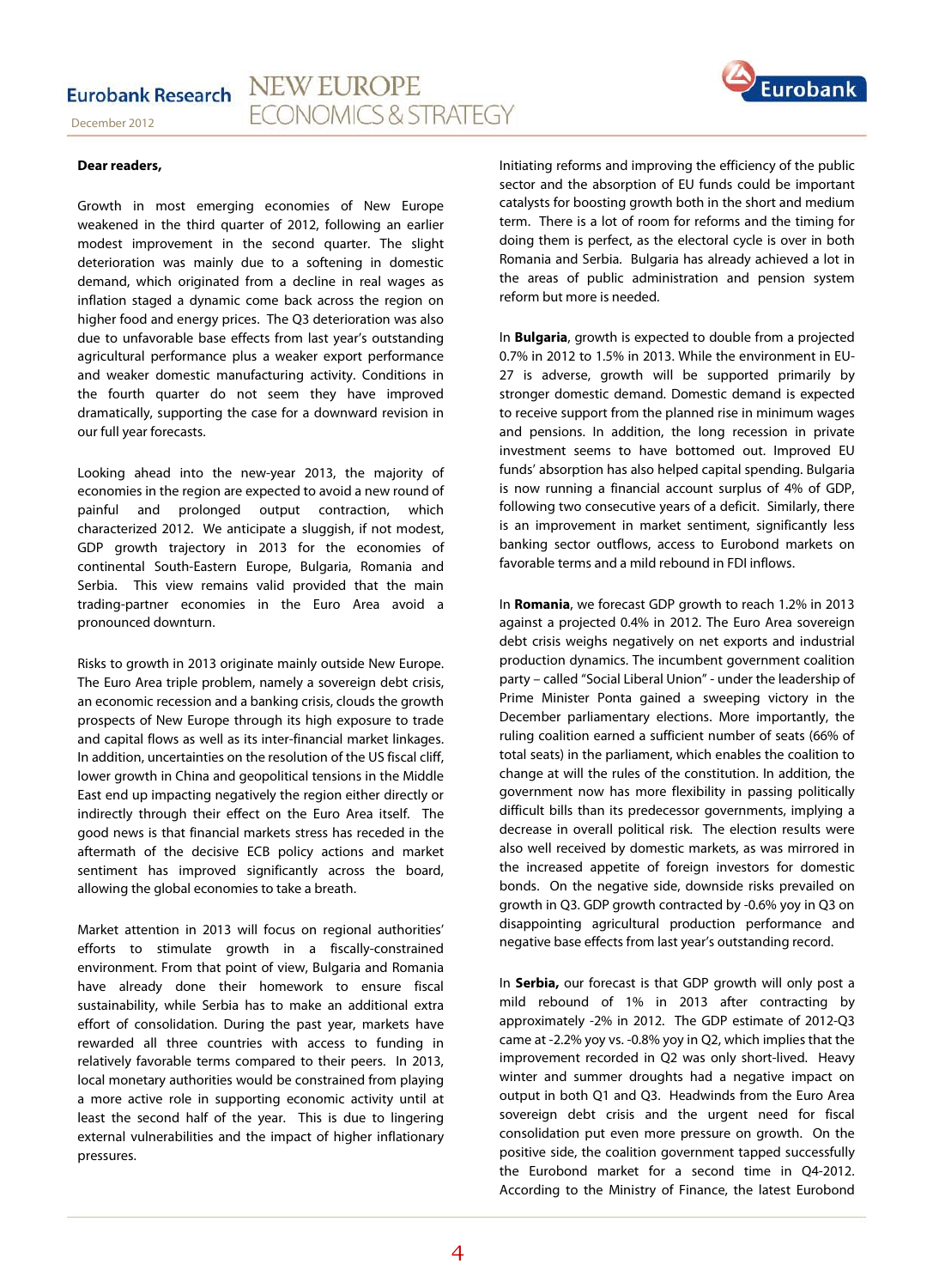



issue, in combination with a bilateral loan from Russia, secures the public sector financing needs until the middle of 2013. However, the full year financing needs cannot be covered without a new IMF agreement. The IMF mission reached no closure on a new stand-by arrangement with the government. The IMF has called for additional fiscal consolidation in 2013 in order to ensure the eventual reduction of fiscal deficit to 3.5% of GDP against a projected much higher 6.7% level in 2012.

**Gikas Hardouvelis Chief Economist & Director of Research**

5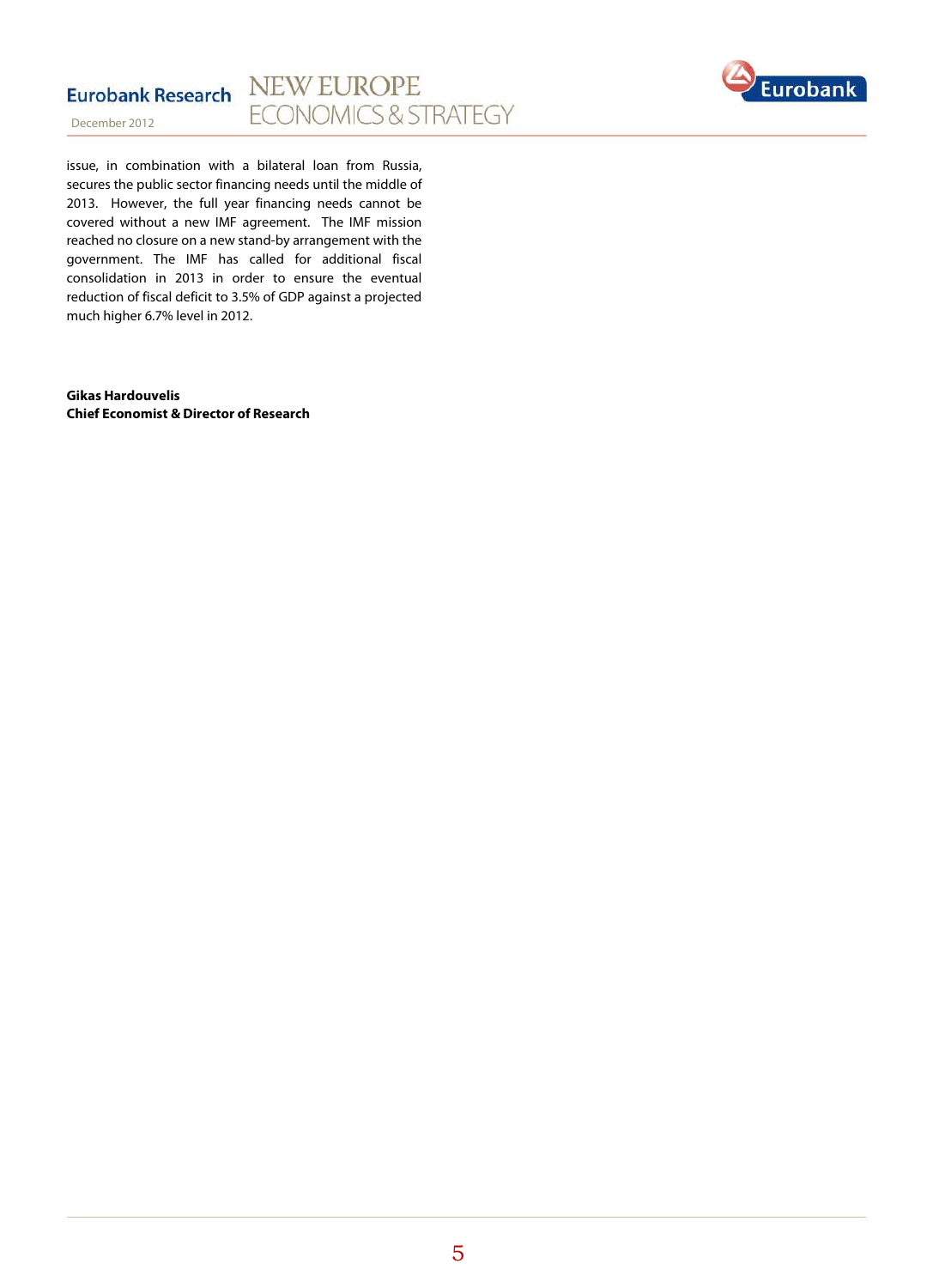**NEW EUROPE Eurobank Research ECONOMICS & STRATEGY** 





# I. New Europe – Markets

#### **New Europe equity markets firm on US "fiscal cliff" optimism, global stimulus measures and somewhat alleviated euro area debt crisis fears**

New Europe equity markets broadly firmed over the last few weeks, trailing major global bourses higher. Investor optimism that US authorities will soon reach a compromise agreement to avert the "fiscal cliff" of some €600mn in tax hikes and spending cuts scheduled to be in force in January 2013 - feared to take a toll on the world's largest economy - favored market sentiment. The Fed announced at its December policy meeting new stimulus measures to bolster the domestic economy. In a surprise move, effectively illuminating further its monetary policy deliberations ahead, the US Central Bank signaled it will hold interest rates at their current near zero levels until the unemployment rate falls to at least 6.5% and inflation stays below 2.5% over the coming two years while inflation expectations remain contained. Along similar lines, the Chinese government indicated recently that it intends to maintain its economic policies in 2013 and deepen reforms in order to stimulate the domestic economic recovery, while the victory of Japan's main opposition Liberal Democratic Party bolstered expectations about further stimulus measures ahead. Separately, fears over contagion risks of the euro area's debt crisis were somewhat alleviated recently after the Eurogroup agreed on a flurry of debt relief strategies for Greece and approved the second disbursement under the country's second economic adjustment programme. It also approved a €39.9bn loan tranche for the recapitalization of the Spanish banking sector. Meanwhile, recent upbeat data from the two largest economies in the world, the US and China, somewhat easing concerns about the prospects of the global growth outlook ahead, also added to the positive tone. Yet, further gains in global stock markets appear contained over the last few days amid profit taking ahead of year-end.

Against this backdrop, the **S&P 500 index** hit a near 2-month peak, while the **MSCI Asia ex-Japan index** spiked to a 16-month peak in mid-December. Similarly, the **FTSEurofirst 300 index** jumped to a 1-1/2-year high on December 12<sup>th</sup> and the **MSCI Emerging Europe Equity index** reached its highest level in nine months on the following day. Along these lines, most bourses in New Europe firmed over the last month or so (Figure 1), with major indices in Turkey, Poland and Serbia touching lifetime, 16 month and near 2-year highs, respectively, a few days later. On a year-to-date basis, Turkey's **ISE 100** is the primary outperformer in the region, poised to end 2012 with gains in excess of 50%. The index has been buoyed by Central Bank monetary easing, comparably better economic fundamentals against regional peers and a sovereign credit rating upgrade to investment level by Fitch in November. On the flipside, Ukraine's **PFTS** leads the losers' pack having plunged by around 40% since the beginning of the year in view of growing fiscal concerns, escalating political noise and weak economic growth outlook. Going into 2013, accommodative policies endorsed by Central Banks around the globe are likely to

provide support to regional equity markets. However, downside risks lie in the face of a pending resolution over the US "fiscal cliff" and the lingering euro area debt crisis.

#### **Figure 1 Majority of New Europe equity markets poised to end 2012 with gains**





The performance of **regional currencies** has been mixed over the last month or so in view of diverging domestic fundamentals (Figure 2). Meanwhile, the outlook ahead remains weak as most Central Banks in New Europe currently follow easing monetary policies in order to support their economies against a background of domestic fiscal tightening and the euro area's sovereign debt crisis. The **Romanian leu** has recouped most of the losses suffered since late August as the Central Bank halted its monetary easing cycle earlier this year amid rising inflation and escalating political uncertainty. In addition, the December general election's outcome gave ground to optimism about political stability ahead and a potential new IMF deal in the near future, underpinning the local currency. In view of the aforementioned, the **EUR/RON** eased as far as a 4-month trough of 4.4529 on December 17, sliding further away from October's 2-month peak at 4.59. On a year-to-date basis, the **Hungarian forint** and the **Polish zloty** have broadly outperformed their peers standing nearly 10% firmer against the euro in mid-December. Nonetheless, the former has lost ground over the last few months after the MNB incepted its monetary easing cycle in August, having rendered 125bps of cumulative rate cuts since then, to bring the key policy rate to 5.75% currently. A sovereign rating downgrade on the country's status by S&P in late November and the ongoing uncertainty regarding the government's policy deliberations ahead may also had an impact. On the other hand, the **Polish zloty** has retained a firm tone over recent weeks in spite of two consecutive 25bps rate cuts to 4.25% since November, while last month's 2-year low CPI reading added to expectations for further monetary easing next year. That said, the main drivers behind the zloty's outperformance appear to be comparably better economic fundamentals to those of regional peers, a tight fiscal policy as well as an anticipated economic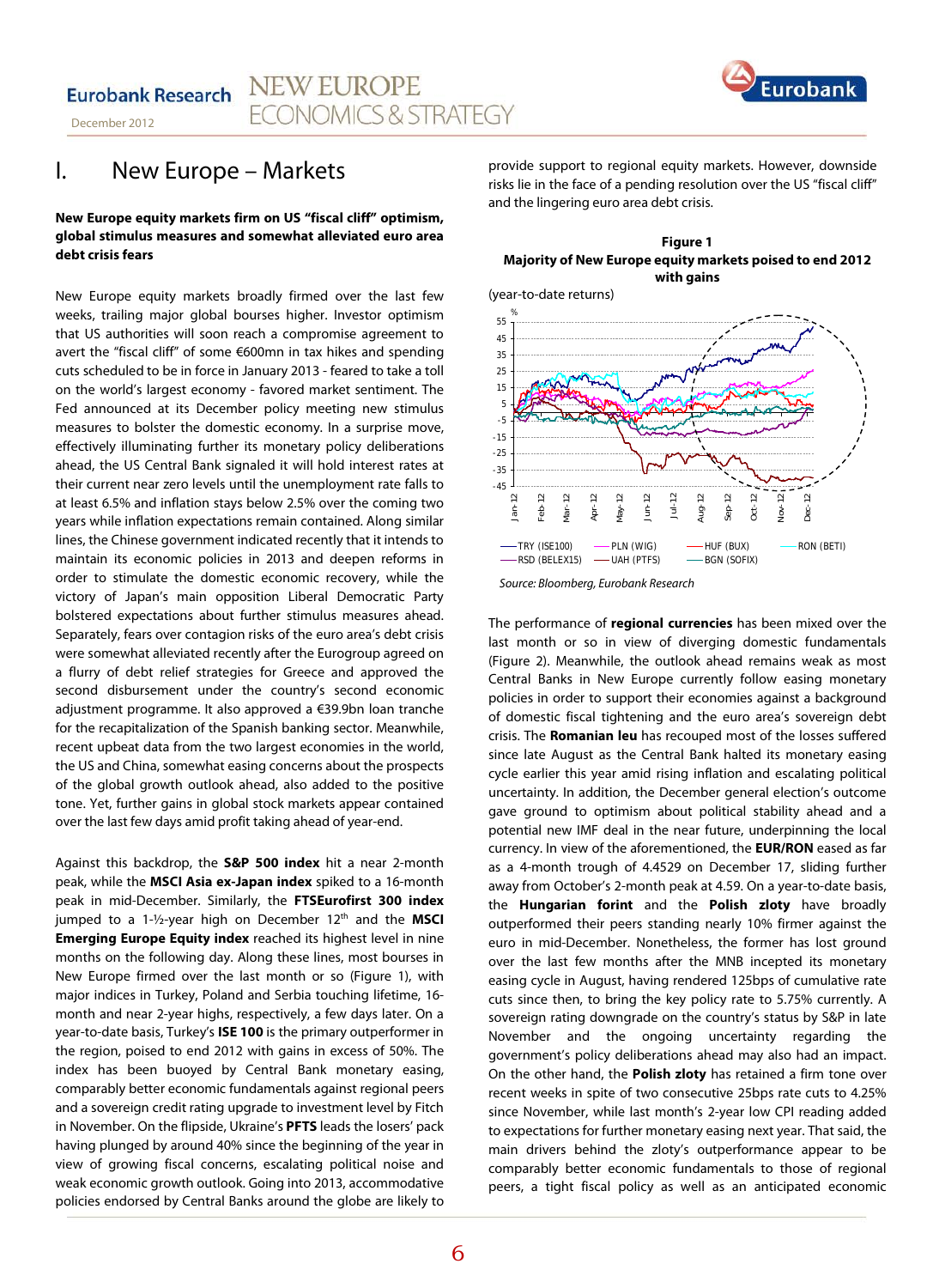

**Eurobank Research** 

recovery in H2-2013 and strong capital inflows to the domestic bond and equity markets.

**NEW EUROPE** 

**FCONOMICS & STRATEGY** 



*Source: Bloomberg, Eurobank Research*

Increased rate cut prospects around the world and a risk-on backdrop bode well with **local bond markets** in New Europe (Figure 3). **Turkish government bonds** have broadly outperformed their regional peers over the last month or so as weaker-thananticipated GDP data for Q3, a drop to a 10-month low in November's CPI and a narrowing current account deficit this year boosted expectations for further monetary easing ahead. Fitch's credit rating upgrade to investment status has also provided support to local rate markets. Indicatively, the 2- and 10-year benchmark paper yields have fallen around 130bps and 150bps since end-October, with each having hit record lows in December. Elsewhere, the corresponding 3- and 10-year **Hungarian yields** have slid around 35-45bps each, drawing support from lower interest rates and a fall in November's headline inflation to a near 1 year trough. Central Bank rate cuts and relatively better economic fundamentals compared to regional peers have underpinned local **Polish paper**. Against this background, 2- and 10-year bond yields remained near record lows hit over recent weeks. On the flipside, **Ukrainian government bonds** have been notable underperformers in the region in view of deteriorating domestic macroeconomic fundamentals and escalating political noise domestically.

Sovereign CDS spreads in New Europe have extended their recent rally over the last few weeks, in line with the improving market sentiment (Figure 4). **Turkey** is the region's best performer following the credit rating upgrade by Fitch. Indicatively, the country's **5-year CDS spread** hit a 6-½-year low near 121bps on December 12, having narrowed by ca 50bps since a 1-½-month high hit on October 23. A few days later, the corresponding **Polish spread** eased as far as a 4-year trough of 80.1bps in view of comparably better economic fundamentals, while the **Bulgarian 5 year CDS spread** recoiled to its lowest level since early 2008 just below 93bps.

**Figure 3 Local debt markets firm on increased rate cut prospects, risk-on environment**

(Change in 10-year bond yields since end-October, bps)



*Source: Bloomberg, Eurobank Research*





#### **Strategy - Emerging New Europe Markets**

**Regional FX markets:** We continue to favour **EUR/RSD shorts** at levels near 115, targeting 110 and stops at 116.5 purely on an attractive-carry basis. The Serbian Central Bank remains the only exception in New Europe to buck the trend and follow a tightening monetary policy at present. Rising inflation was behind the NBS's latest rate-hike moves, with a 30bps rate hike on December 14 pushing the key policy rate to 11.25%, the highest in the region. Cumulatively, the Central Bank has rendered 175bps of monetary tightening since June. Elsewhere, the euro's recent upside move against the Turkish lira may eventually prove overdone. Hence, we favor short **€/TRY positions** at levels of 240 targeting 235 and setting a stop-loss at 243.

**In the sovereign credit space**, with spreads currently standing at very tight levels and with the recent rally in sovereign credit markets seeming to have been overdone, we would hesitate to establish fresh positions ahead of year-end.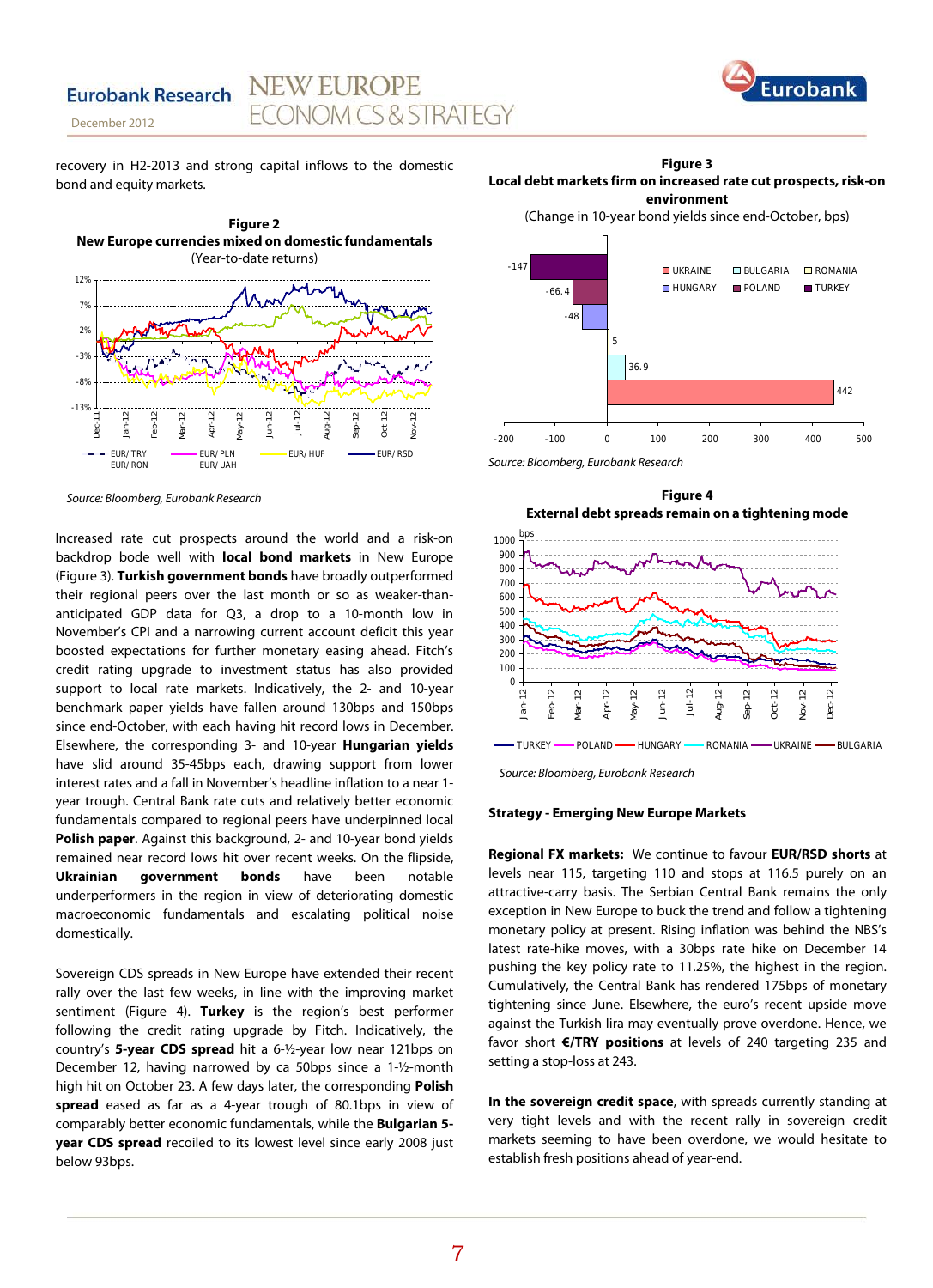



**In the local rate markets**, our previous receiver position in **Turkish 5-year cross-currency swaps** hit the 5.75% target in early November. Meanwhile, our earlier steepener position in **Polish 2/5 PLN IRS** 1 year forward at levels near zero, and target at +20bps currently stands at +7bps. With the trade currently in the money, we monitor this position in order to take profit ahead of year-end.

#### **Written by**

**Galatia Phoka**

**Emerging Markets Analyst,** [gphoka@eurobank.gr](mailto:gphoka@eurobank.gr)

**Special thanks to:** Costas Katsileros, Stavros Daliakopoulos, Konstantinos Dimaresis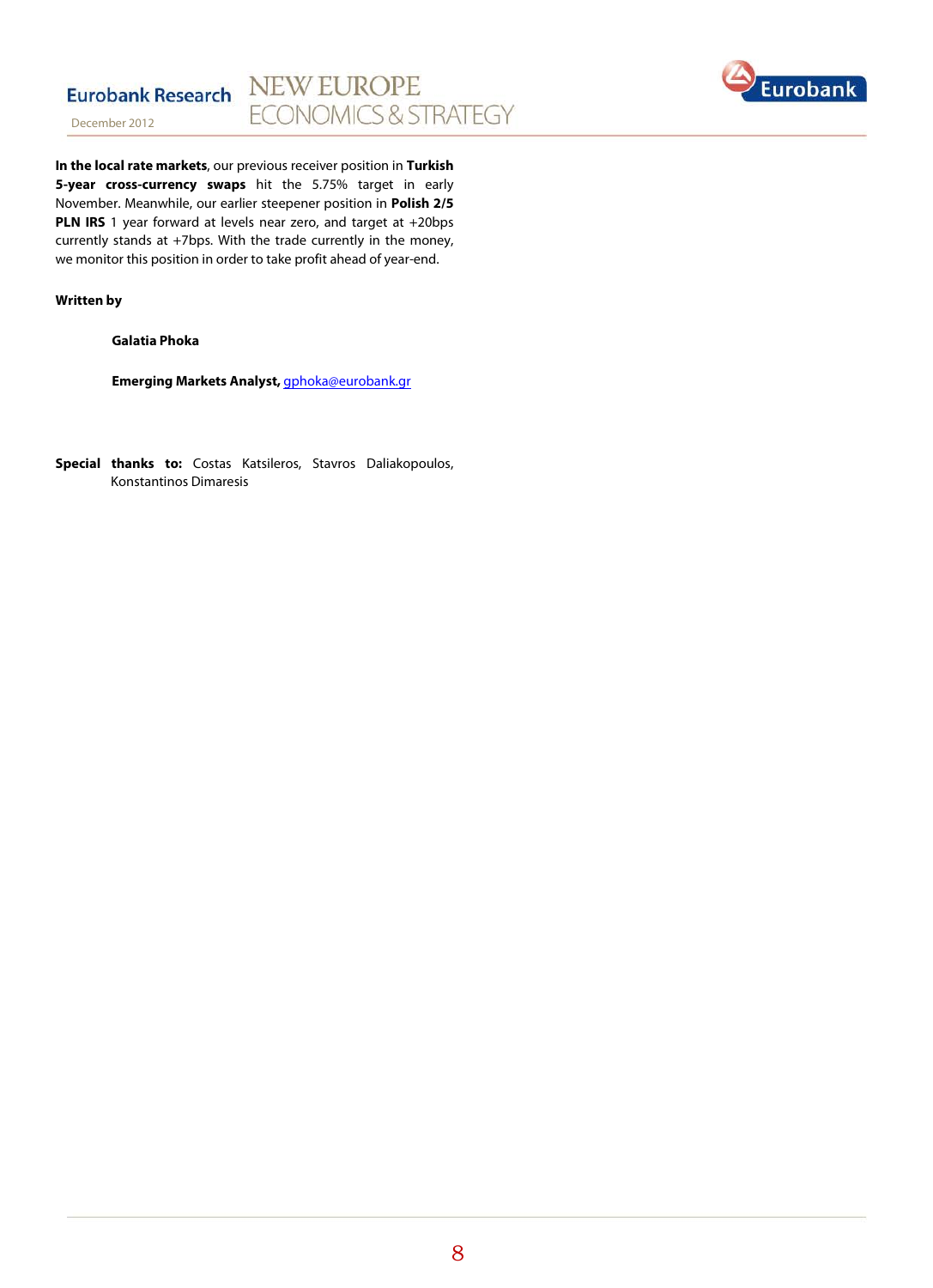#### **NEW EUROPE Eurobank Research ECONOMICS & STRATEGY** December 2012



# II. New Europe – Country Analysis: **Bulgaria**

## Sluggish growth rebound continued in third quarter

- GDP growth remained at 0.5% yoy in Q3, as in Q3, underpinned by stronger domestic demand
- The financial account surplus reached 4% of GDP in Jan-Oct2012 compared to a deficit of 2% in Jan-Oct2011
- IMF consultation underlined the importance of structural reforms and higher EU funds absorption in order to boost growth

#### **Growth recovery remains sluggish in the third quarter**

Growth remained sluggish in the third quarter. Real GDP grew on an annual basis by 0.5% in Q3, same as in Q2-2012. On a quarter on quarter seasonally adjusted basis, real GDP grew by 0.1% qoq in Q3, down from 0.3% qoq in Q2. Final consumption, the largest component of GDP, outperformed for a third consecutive quarter, staying at +0.5% qoq/+3.0% yoy in Q3, slightly down from +2.4%  $qoq/+3.2%$  yoy in Q2, but significantly higher than a  $+0.4%$ qoq/+1.2% yoy growth in Q1. As a result, the GDP growth contribution of final consumption remained flat at 2.4pps in Q3 compared to Q2, up from 1.2pps in Q1. Main drivers behind final consumption strength were relatively high real wages and the seasonal improvement in labor market conditions. Real wages slowed down to 5.7% yoy in Q3, down from 6.4% yoy in Q2, on higher inflation pressures stemming from food prices. However, they still exceeded average annual inflation, which spiked to 3.9% yoy in Q3, up from 1.6% yoy in Q2 and 2.0% yoy in Q1. At the same time, nominal wages accelerated to 8.8% yoy in Q3, after growing by 8.4% in Q2 and 8.9% yoy in Q1-2011. Unemployment (LFS survey) improved to 11.5% in Q3, down from 12.3% in Q2- 2012 and a peak of 12.9% in Q1 (the highest level in 2009-2012) (Figure 1).





*Source: National Statistics, Eurobank Research*

| <b>Bulgaria: Eurobank EFG Forecasts</b>        |         |                |        |        |  |  |  |  |
|------------------------------------------------|---------|----------------|--------|--------|--|--|--|--|
|                                                | 2009    | 2010           | 2011   | 2012e  |  |  |  |  |
| Real GDP (yoy%)                                | $-5.5$  | 0.4            | 1.7    | 0.7    |  |  |  |  |
| Final Consumption                              | $-7.3$  | 0.5            | $-0.3$ | 3.0    |  |  |  |  |
| Gross Capital Formation (Fixed)                | $-17.6$ | $-18.3$        | $-9.7$ | $-1.5$ |  |  |  |  |
| Exports                                        | $-11.2$ | 14.7           | 12.8   | 2.0    |  |  |  |  |
| Imports                                        | $-21.0$ | 2.4            | 8.5    | 5.5    |  |  |  |  |
| Inflation (yoy%)                               |         |                |        |        |  |  |  |  |
| CPI (annual average)                           | 2.8     | 2.4            | 4.2    | 2.9    |  |  |  |  |
| CPI (end of period)                            | 0.6     | 4.5            | 2.8    | 4.2    |  |  |  |  |
| Fiscal Accounts (%GDP) - Cash Basis            |         |                |        |        |  |  |  |  |
| General Government Balance                     | $-0.9$  | $-4.0$         | $-2.0$ | $-1.4$ |  |  |  |  |
| Gross Public Debt                              | 15.6    | 16.7           | 17.0   | 19.5   |  |  |  |  |
| Primary Balance                                | $-0.2$  | $-3.3$         | $-1.2$ | $-0.2$ |  |  |  |  |
| <b>Labor Statistics - National Definitions</b> |         |                |        |        |  |  |  |  |
| Unemployment Rate (registered, %)              | 9.1     | 9.2            | 10.4   | 11.0   |  |  |  |  |
| Wage Growth (total economy)                    | 11.8    | 6.4            | 9.1    | 8.5    |  |  |  |  |
| <b>External Accounts</b>                       |         |                |        |        |  |  |  |  |
| Current Account (% GDP)                        | $-8.9$  | $-1.0$         | 0.3    | $-1.0$ |  |  |  |  |
| Net FDI (EUR bn)                               | 2.5     | 1.0            | 1.6    | 1.5    |  |  |  |  |
| FDI / Current Account (%)                      | 80.4    | 275.3          | Na.    | 285.0  |  |  |  |  |
| FX Reserves (EUR bn)                           | 12.9    | 13.0           | 13.4   | 15.2   |  |  |  |  |
| <b>Domestic Credit</b>                         | 2009    | 2010           | 2011   | 03 12  |  |  |  |  |
| Total Credit (%GDP)                            | 76.8    | 76.4           | 74.5   | 75.4   |  |  |  |  |
| Credit to Enterprises (%GDP)                   | 47.9    | 48.2           | 48.0   | 49.5   |  |  |  |  |
| Credit to Households (%GDP)                    | 27.3    | 26.4           | 24.6   | 24.2   |  |  |  |  |
| FX Credit/Total Credit (%)                     | 58.6    | 61.3           | 63.7   | 64.3   |  |  |  |  |
| Private Sector Credit (yoy)                    | 4.5     | 2.1            | 3.9    | 4.0    |  |  |  |  |
| Loans to Deposits (%)                          | 120.0   | 112.9          | 104.0  | 100.1  |  |  |  |  |
| <b>Financial Markets</b>                       | Current | ЗM             | 6M     | 12M    |  |  |  |  |
| Policy Rate                                    |         | Currency Board |        |        |  |  |  |  |
| <b>FUR/BGN</b>                                 | 1.96    | 1.96           | 1.96   | 1.96   |  |  |  |  |

Source: National Sources, Eurostat, IMF, Eurobank Research

The positive news comes from investment. Investments moved into positive territory for the first time since Q4-2008. Deriving support from the higher absorption rate of EU funds, investments advanced by 1% yoy in Q3, against having contracted by a 2.1% yoy in Q2, 5.4% yoy in Q1 and by 10.4% yoy in the last quarter of 2011. That said, investment recorded its third positive q-o-q growth since Q4 2008 (+0.4% qoq in Q3 vs. +1.5% qoq in Q2), which supports optimism that a bottoming out of the recession in the sector is nearing. Investment's share to GDP had dropped to 23% in 2011 against a record high at 37% in 2008. The post-crisis drop in investments is largely explained by the decline of FDI inflows (from €9 bn in 2007 to €1.3bn in 2011 and to just €0.85 bn in January-July 2012).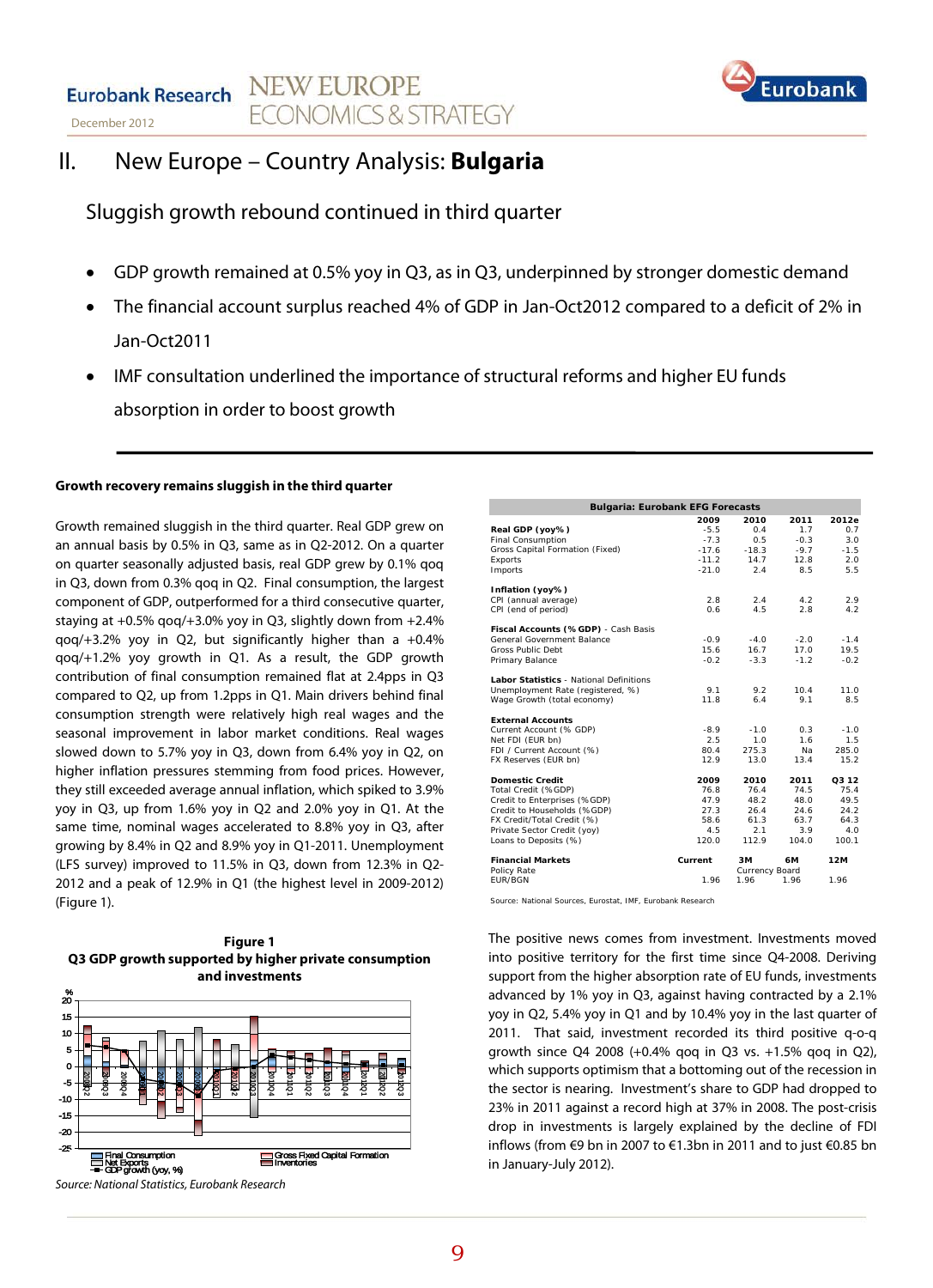

The performance of net exports was volatile for another quarter. On a seasonally adjusted basis, exports expanded by 3.3% yoy in Q3, marginally down from 3.9% yoy in Q2, after recording a marginal contraction (-0.1% yoy) in the prior quarter. In contrast, on a volume basis, exports remained flat in Q3 vs. 5.1% yoy in Q2 and -4.4% yoy in Q1. On the other hand, imports slowed down to 4% yoy in Q3, down from 8.6% yoy in Q2, after broadly stagnating in the prior quarter. In turn, the negative contribution of net exports declined to 0.6pps in Q3 vs. 3.2pps in Q2.

#### **Near term growth outlook remains weak given the external headwinds. Structural reforms and higher EU funds absorption are required to boost growth and living standards**

Overall, the domestic economy exhibited another quarter of sluggish growth recovery. On the positive side, it is important to note that principal growth drivers have switched to domestic demand from net exports given that the primary trade partner of Bulgaria, the Euroarea, is in recession. In addition, the ongoing diversification of exports towards non-EU markets (currently around 40% of total exports) is offsetting partially the negative contribution from net exports side. Higher than expected agricultural output in the summer months, and higher EU funds absorption is making a positive difference in the second half of the year. If this is combined by the bottoming out of investment, it lends support to our assumption that there will not be another round of painful contraction of domestic demand.

We do not anticipate economic activity to post a strong come back in Q4. The higher frequency data from business and consumer surveys, industrial production and retail sales predispose for a subdued reading in Q4 and most probably not supportive of the full year forecast. As a result, we have downgraded our full-year GDP growth forecast to 0.7% in 2012 from 1% previously. However, downside risks to our forecast are significant and stem from the lingering euro area sovereign debt crisis. Bulgaria is highly dependent on the EU, not only in terms of trade and capital flows, but also through banking system interlinkages. In the worst case scenario, an external shock from a further prolongation in the sovereign debt crisis or a more severe disruption of capital flows could push Bulgaria again into deep recession.

Output rebound in 2010-2011 has been lackluster after the recession in 2009 (Figure 2). Bulgaria capitalized on its strong fiscal position and buffers to avoid a deep prolonged recession, but recovery has been slow. Initiating structural reforms and improving public sector efficiency and EU funds absorption could be a catalyst for boosting growth both in the short and medium term and raise living standards. According to the IMF consultation published in last December, Bulgaria has already achieved a lot in the areas of public administration and pension system reform but more is needed.

**Figure 2 Output rebound in 2010-2011 has been lackluster after the recession in 2009**



*Source: National Statistics, Eurobank Research*

#### **Current account shifted to 0.1% of GDP deficit in Jan-Oct2012. The increase of capital inflows pushed the financial account surplus to 4% of GDP in Jan-Oct2012**

After recording three consecutive months of surplus, the current account switched into a minor deficit in October. Overall, the current account deficit stood at 0.1% of GDP in Jan-Oct2012 against a 1.9% surplus in Jan-Oct2011. The main driver behind that was the deterioration in the trade deficit. The trade deficit doubled, from 3.8% of GDP in Jan-Oct2011, to 7.8% of GDP in Jan-Oct2012. The improvement in the surpluses of current transfers, services and the income deficit was not enough to counterbalance the deterioration of the trade balance. The surplus of services improved marginally to 6.1% of GDP in Jan-Oct2012 against 5.8% in Jan-Oct2011. Current transfers improved to 4.1% of GDP Jan-Oct2012 compared to 3.7% a year ago. The income deficit improved to 2.5% of GDP in Jan-Oct2012 against 3.7% at the same period a year ago.

From the financing side, the shift to current account deficit was outweighed by rising capital inflows. After two consecutive years of deficit, Bulgaria is running a financial account surplus in 2012. The financial account surplus reached 4% of GDP in Jan-Oct2012 compared to 3.2% of GDP deficit in Jan-Oct2011. If the capital account surplus is included, the overall surplus reached 4.3% of GDP in Jan-Oct2012 compared to a 2.7% deficit recorded in 2011.

The main driver behind the switch to surplus comes from net other investments. The balance of net other investment turned from -4.7% of GDP in Jan-Oct2011 to 0.4% of GDP in Jan-Oct2012. The explanation behind that is that capital outflows coming from the banking sector were significantly lower, while banks also reduced their assets abroad and deposits inflows from nonresidents increased as a result of sentiment improvement. In addition, the balance of portfolio investments turned positive to 0.6% of GDP in Jan-Oct2012 against a -0.7% of GDP in Jan-Oct2011 (figure 3 ).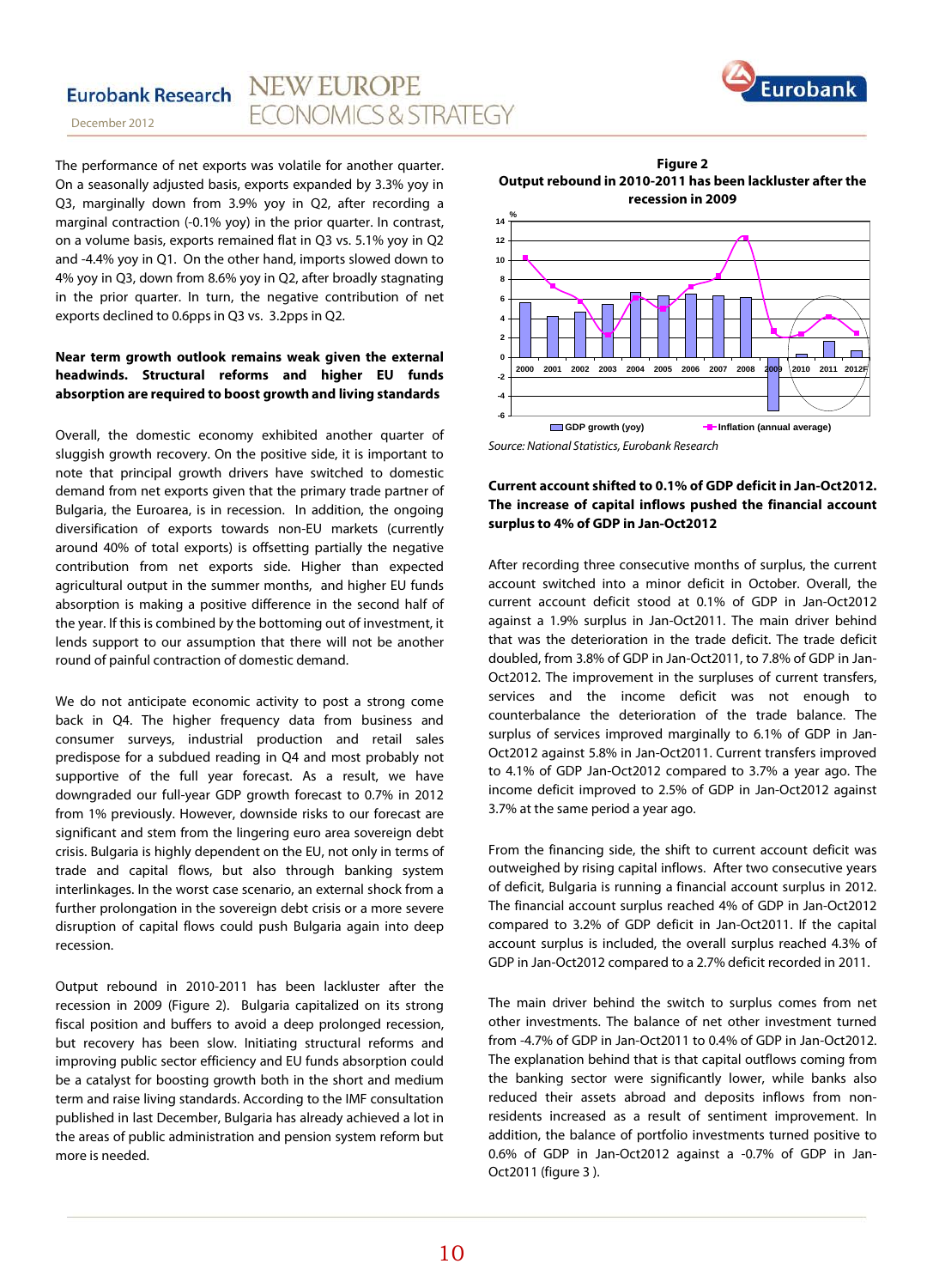#### **NEW EUROPE** Eurobank Research **ECONOMICS & STRATEGY**









The proceeds of the €950mn Eurobond issued in last July outweighed outflows for purchases of foreign assets. Lastly, Net FDI inflows made a comeback increasing by 22.6% yoy in Jan-Oct2012, amounting to €1.335 mn compared to €1.080 mn a year earlier.

**Written by Ioannis Gkionis Research Economist Coordinator of Macro Research** [igkionis@eurobank.gr](mailto:igkionis@eurobank.gr)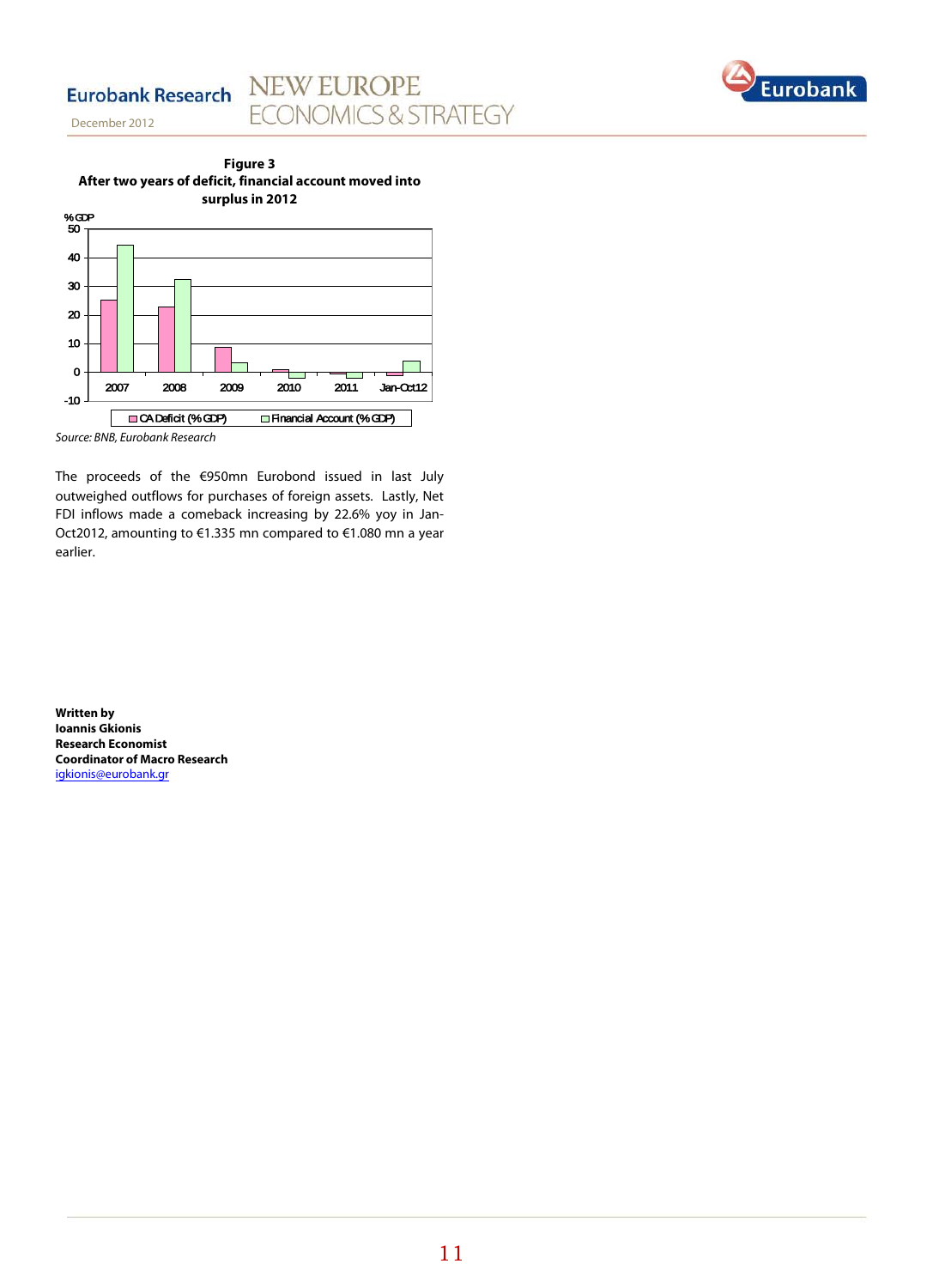

# II. New Europe – Country Analysis: **Romania**

Sweeping victory for the incumbent government

The parliamentary election results contained no surprise: The Social-Liberal (SLU) union

led by Prime Minister Mr. Victor Ponta gained a sweeping majority of the vote and

constitutional majority of seats in the parliament

The election result was well received in local markets yet more challenges lie ahead for

### the new government cabinet

#### **Parliamentary election results show a sweeping victory for the incumbent government coalition**

 The results of the parliamentary elections on December 9th, gave an outstanding victory to the centre-left alliance Social-Liberal Union (USL). The Social Liberal Union is an alliance composed of three political parties-the Social Democratic Party, the National Liberal Party and the Conservative Party. The Social Liberal Union came into power after a no-confidence vote passed in late April to overthrow the previous Prime Minister Ungureanu government. A new government under the leadership of Victor Ponta emerged from the successful no-confidence motion in parliament on April 27th. The USL obtained 58.63% of votes in the Chamber of Deputies, the lower house of parliament, and 60.03% in the Senate. As a result, the ruling coalition secured 395 seats out of a total 588 seats in both chambers. More importantly, this translates into a constitutional majority in the parliament.

The pro-presidential opposition Right Romania Alliance followed second by a wide margin. The Right Romania Alliance gained 16.5% and 16.7% of the popular vote in the Chamber of deputies and senate respectively, which is equivalent of only 80 seats. The party of media tycoon Dan Diaconescu came third collecting 13.99% and 14.65% of the vote for the lower and upper chamber respectively, winning 68 seats. The party of ethnic Hungarians (Hungarian Democratic Union) was the last party to pass the 5% minimum threshold to participate in the allocation of seats. Ethnic Hungarians collected 5.15% and 5.25% of the vote in the lower and upper chamber respectively, winning 27 seats. The representatives of other minorities were assigned 18 seats.

The election result was well received in local markets. That was mirrored in both increased foreign investors appetite for domestic bonds and the FX market. Moreover, interest for two post-election Ministry of Finance issuances was significantly higher, leading to a slight decrease in yields and an oversubscription of both. The Ministry of Finance sold RON 1.01bn in 2Y T-bonds (2.5 times

higher than the targeted RON 400mn) at an average yield of 6.57%, compared to 6.66% paid in the previous auction in November. In addition, the Ministry of Finance sold RON 1.0bn in 5Y T-bonds (5 times higher than the targeted RON 200mn) at an average yield of 6.44%, unchanged compared to the previous auction in early December. Thus, the Ministry was able to raise RON 3.6bn against a schedule of RON 3.1bn in December with two more auctions scheduled in Dec17th & 20th. At the same time, Leu firmed as much as 1% reaching 4.47/€ on December 13th, returning to September levels.

| <b>Romania: Eurobank EFG Forecasts</b> |                   |                  |              |              |  |  |  |  |  |
|----------------------------------------|-------------------|------------------|--------------|--------------|--|--|--|--|--|
|                                        | 2009              | 2010             | 2011         | 2012e        |  |  |  |  |  |
| Real GDP (yoy%)                        | $-6.6$            | $-1.6$           | 2.5          | 0.4          |  |  |  |  |  |
| Consumption<br>Investment              | $-7.4$<br>$-28.1$ | $-1.3$<br>$-2.1$ | 0.4<br>2.6   | 0.5<br>7.5   |  |  |  |  |  |
| Exports                                | $-6.4$            | 14.0             | 11.7         | $-2.5$       |  |  |  |  |  |
| Imports                                | $-20.5$           | 11.9             | 11.2         | 1.0          |  |  |  |  |  |
|                                        |                   |                  |              |              |  |  |  |  |  |
| Inflation (yoy%)                       |                   |                  |              |              |  |  |  |  |  |
| CPI (annual average)                   | 5.6               | 6.1              | 5.8          | 3.3          |  |  |  |  |  |
| CPI (end of period)                    | 4.9               | 8.0              | 3.1          | 4.5          |  |  |  |  |  |
| Fiscal Accounts (%GDP, Cash Basis)     |                   |                  |              |              |  |  |  |  |  |
| General Government Balance             | $-7.3$            | $-6.4$           | $-4.2$       | $-2.2$       |  |  |  |  |  |
| <b>Gross Public Debt</b>               | 30.0              | 37.9             | 40.0         | 39.4         |  |  |  |  |  |
| Labor Statistics (annual avg,%)        |                   |                  |              |              |  |  |  |  |  |
| Unemployment Rate (% of labor force)   | 7.8               | 7.0              | 5.1          | 6.5          |  |  |  |  |  |
| Wage Growth (total economy)            | 8.4               | 2.5              | 4.9          | 5.8          |  |  |  |  |  |
| <b>External Accounts</b>               |                   |                  |              |              |  |  |  |  |  |
| Current Account (%GDP)                 | $-4.2$            | $-4.4$           | $-4.3$       | $-3.7$       |  |  |  |  |  |
| Net FDI (EUR bn)                       | 3.6               | 2.2              | 1.9          | 1.5          |  |  |  |  |  |
| FDI / Current Account (%)              | 72.3              | 40.5             | 31.7         | 28.0         |  |  |  |  |  |
| FX Reserves (EUR bn)                   | 30.9              | 36.0             | 37.3         | 33.5         |  |  |  |  |  |
| Domestic Credit (end of period)        | 2009              | 2010             | 2011         | 03 12        |  |  |  |  |  |
| Total Credit (%GDP)                    | 49.2              | 51.8             | 50.8         | 51.5         |  |  |  |  |  |
| Credit to Enterprises (%GDP)           | 19.2              | 20.0             | 19.9         | 20.3         |  |  |  |  |  |
| Credit to Households (%GDP)            | 20.0              | 19.5             | 18.0         | 17.7         |  |  |  |  |  |
| FX Credit/Total Credit (%, private)    | 60.1              | 63.0             | 63.4         | 63.3         |  |  |  |  |  |
| Private Sector Credit (yoy)            | 0.9<br>130.6      | 4.7<br>137.7     | 6.6<br>142.5 | 4.2<br>139.3 |  |  |  |  |  |
| Loans to Deposits (%)                  |                   |                  |              |              |  |  |  |  |  |
| <b>Financial Markets</b>               | Current           | 3M               | 6M           | 12M          |  |  |  |  |  |
| Policy Rate                            | 5.25              | 5.25             | 5.00         | 5.00         |  |  |  |  |  |
| EUR/RON                                | 4.50              | 4.55             | 4.55         | 4.60         |  |  |  |  |  |

Source: National Sources, Eurostat, IMF, Eurobank Research & Forecasting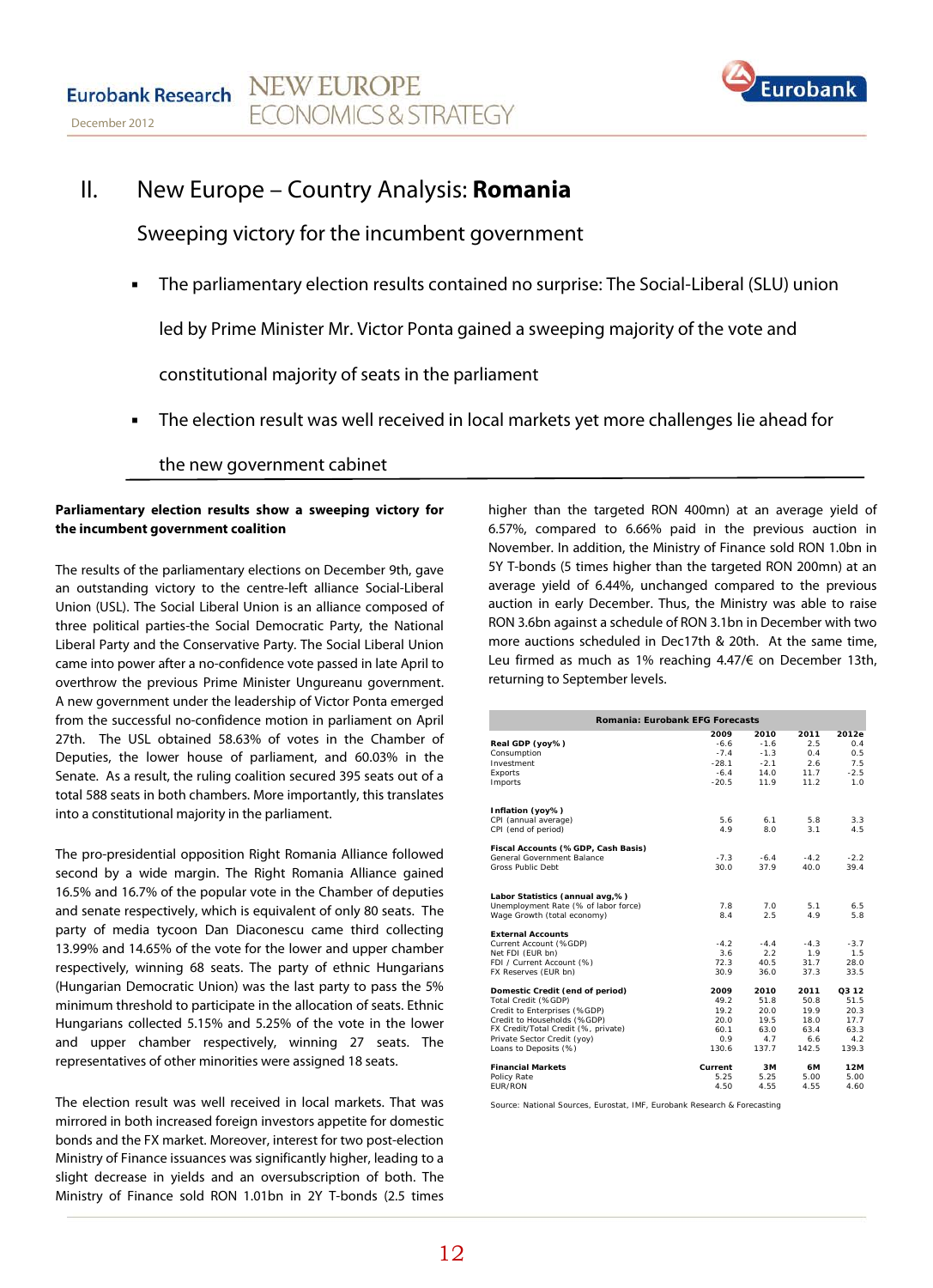

#### **Uncertainties in the political scene clear out yet more challenges lie ahead for the new government cabinet**

The parliamentary elections in December gave an outstanding result for the incumbent government coalition. This was the last episode in a heavy election calendar year in Romania. In our view, there are significant chances that the victory of USL will translate into so much needed political stability which is equivalent of a decrease in the political risk. USL will have more flexibility and leverage to pass bills in the parliament with this majority compared to its predecessors. That would mean fewer obstacles to adopt and implement politically difficult decisions. On top of that, the USL leaders have also addressed an invitation to the ethnic Hungarian party to form a governing alliance with USL that will increase even further the majority in both chambers.

On the other hand, we still cannot rule out the probability of new tensions between President Basescu and Prime Minister Ponta. USL had attempted to impeach President Basescu unsuccessfully. The constitutional court, after the low turnout in the past July referendum, reinstalled President Basescu in his position for the rest of his term ending in 2014. An illustration of these tensions was that there was widespread speculation ahead of the elections, that in case of an unfavorable, unsuccessful electoral result, the President would nominate another candidate for Prime Minister. In any case, markets are likely to follow very carefully political developments in Romania.

On the other hand, the new government cabinet will be confronted with challenges. Firstly, the USL government will have to negotiate a new precautionary agreement with IMF and the EU before next spring. Romania is currently running a €5bn two-year precautionary arrangement with the IMF and the EU which expires in March 2013. Within the adjustment program, Romania's fiscal position improved significantly in the past five years. The general government deficit on a cash basis has declined to 4.1% of-GDP in 2011 from 7.3%-of-GDP in 2009 and further to 2.2% of GDP in 2012, if the fiscal target is accomplished. The adjustment was even more impressive in ESA-95 accounting terms, with the deficit having declined by nearly 4ppt-of-GDP from 9% of GDP in 2009 to 5.2%-of-GDP in 2011 and is projected to end below 3% in 2012 (Figure 1). That will allow Romania to exit the Excessive Deficit Procedure soon.

Secondly, USL has pledged to stick to the requirements of the precautionary agreement. That said, the USL government will need to implement fiscal austerity policies and structural reforms which may bring them in confrontation with their constituents in the future. The fiscal target in 2013 is already set high at 1.8% of GDP in cash basis or 2.2% of GDP in ESA terms. In the pre-election period, USL has promised to soften fiscal austerity under the assumption that economy improves in the medium term.

**Figure 1 ESA-95 fiscal deficit was reduced by over 6ppts-of-GDP in 2009-2012**



*Source: Eurostat, Eurobank Research*

More specifically, USL has vowed to lower the VAT rate for food staples and to replace the flat tax regime with a progressive income tax scale. Those measures will be hard to implement if the government has to achieve further fiscal consolidation and attain the fiscal target of 1.7% of GDP in 2013. At the same time, the new precautionary agreement is a great opportunity to address some of the medium-term issues of the Romanian economy. The implementation of a wide array of public sector reforms would boost public sector efficiency while an improvement of EU funds absorption rate would facilitate public investment and attract further private investments.

#### **Output growth contracted in the third quarter on improved domestic demand dynamics; Downside risks stemming from volatile weather conditions and the Euroarea recession may have prevailed in the 2H**

Output growth contracted in the third quarter, so that the economy will most probably not avoid reaching the technical recession point again in the fourth quarter. Real GDP contracted by -0.6% yoy in Q2-2012, down from +1.1% yoy in Q2 and +0.9% yoy in Q1-2012. On a seasonally adjusted basis, the GDP contracted by -0.5% qoq, down from +0.5% qoq in the second and +0.1% qoq in the first (Figure 2).

A series of unfavorable international and domestic factors have coincided in Q3. Firstly, the Euroarea sovereign debt crisis weighed negatively on net exports and industrial production dynamics. Moreover, negative base effects from last year's outstanding agriculture performance have put an additional drag on growth in Q3. This year's harvest did not repeat last year's output record. To make things worse, the summer drought already exacerbated the impact on this year's harvest, so that agriculture will have a negative contribution in the 2H-2012. As a result, agriculture plunged by -29.8% yoy in Q3 compared to only -1.6% yoy in Q2 and +4.0% yoy in Q1.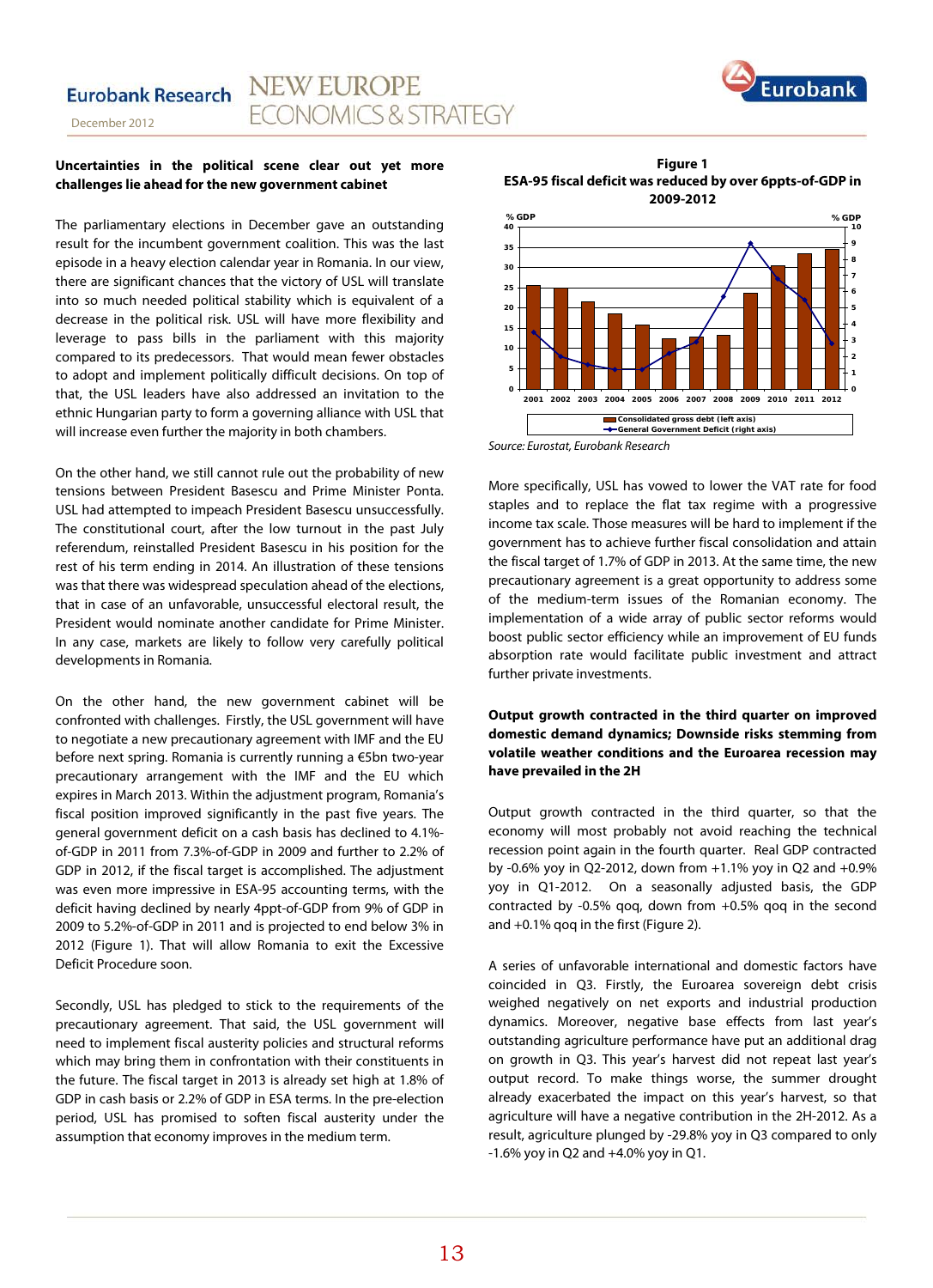## **Eurobank Research**

December 2012



**NEW EUROPE** 

**FCONOMICS & STRATEGY** 



#### *Source: National Statistics, Eurostat, Eurobank Research*

In terms of GDP components, consumption and investments underperformed. Private consumption moved into negative territory on lower real wages -despite public wages hikes- and higher food prices. Private consumption contracted by -1.5% yoy in O3, down from  $+1.8\%$  yoy in O2 and  $+0.3\%$  yoy in O1. In addition, investments decelerated to +9.9% yoy, down from +15.2% yoy in Q2 and +12.2% yoy in Q1. The investment slowdown was underpinned by the decline of public investment in the construction sector due to the underperformance in EU funds absorption. The EU funds absorption rate has reached only 8% against an ambitious government target of 19%. Funds earmarked for investments in the budget were cut in order to finance the public wages hikes as part of the budget revision in 2012. In contrast, net exports were visibly weaker in the third quarter. Exports contracted by -4.2% yoy in Q3 compared to +0.7% yoy in Q2 and -2.2% yoy in Q1. At the same time, imports shrank again by -1.9% yoy against +0.2% yoy in Q2 and -0.3% yoy in  $O1$ 

Overall, the Jan-Sep growth performance came at 0.2%. We had warned in our previous issues of New Europe Economics & Strategy that downside risks to growth outlook may prevail in the 2H. In our last issue, we downgraded our long held growth forecast of 2012 from 1% to 0.7%. Given the surprising magnitude of contraction in Q3, we are obliged to downgrade our full year forecast to 0.4% in 2012. Accordingly, the most recent polls also show a deterioration of growth expectations for 2012. In the Reuters poll, the median estimate of GDP growth in 2012 has adjusted some 0.3ppt lower and currently stands at 0.4%. The median forecast in the December poll of Focus Economics is slightly more optimistic at 0.7%. Taking a step back, the government has cut their forecast from 1.5% to 1.2%. Accordingly, the IMF mission has revised their growth forecasts at 0.9% down from 1.5% previously.

#### *Written by:*

**Ioannis Gkionis Research Economist Coordinator of Macro Research** [igkionis@eurobank.gr](mailto:igkionis@eurobank.gr)

Euroban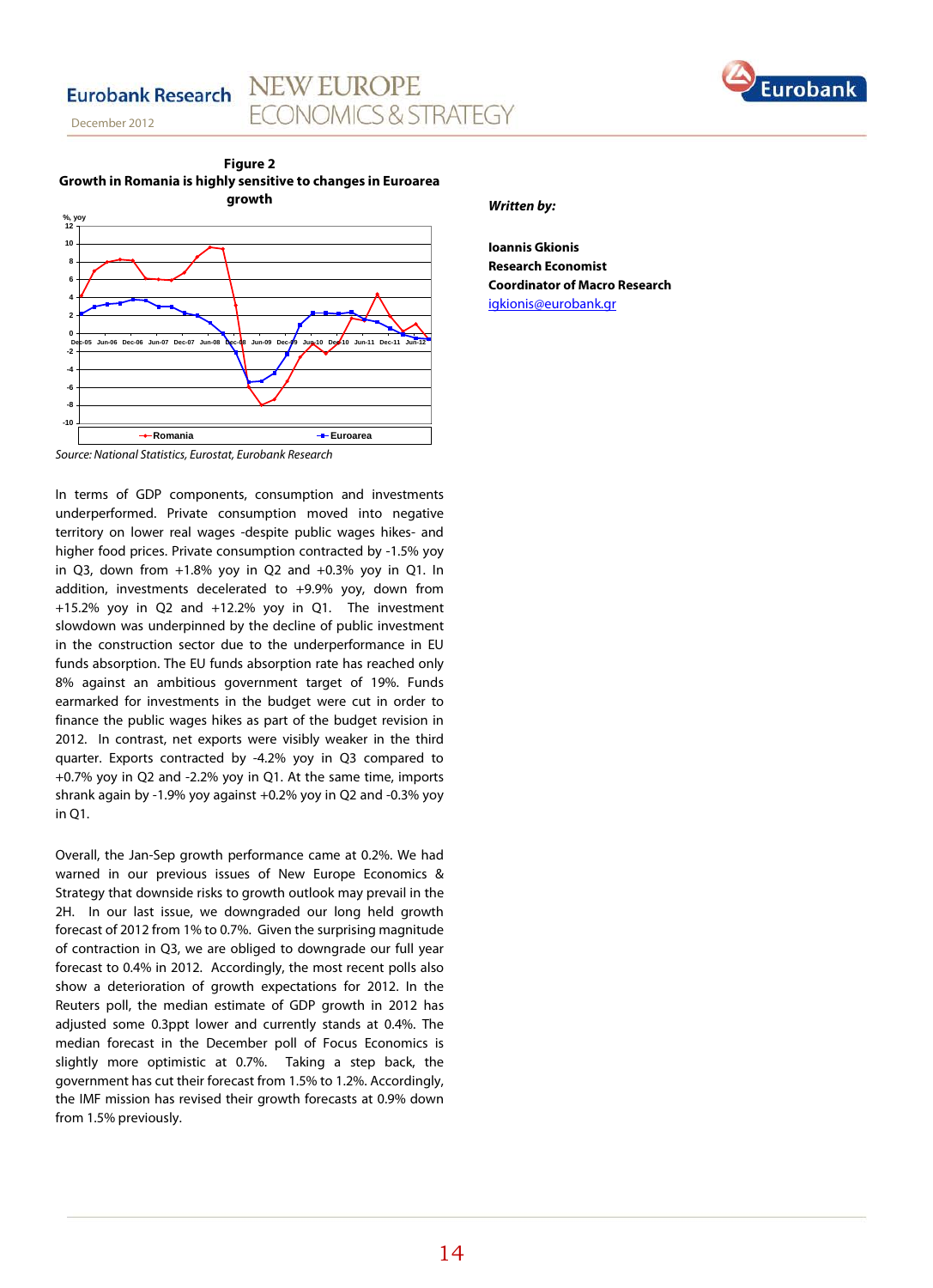

# II. New Europe – Country Analysis: **Serbia**

New Eurobond issue secures financing needs of 1H-2013

- The government tapped successfully the Eurobond market for a second time in Q4-2012 at a favorable funding cost
- The latest Eurobond issue secures budget financing needs of the 1H-2013, but provides no substitute for a new IMF agreement
- The conclusions of the IMF staff mission underline the need for further fiscal consolidation

#### **The government tapped successfully the Eurobond market for a second time in Q4-2012**

After a successful Eurobond placement in late September (9Y, 6.625%) the government tapped international markets again in mid-November. The government raised 750 mn USD, instead of 500mn USD originally planned, issuing 5Y Eurobonds priced at 5.45%, down from a 5.65% initial price guidance. The demand for the Serbian government bonds was strong once again. The bidto-cover ratio reached almost five times (4.9x), an illustration of the high investors' demand for Serbian government bonds.

The successful tapping of international markets is an event of particular importance. Firstly, the government is still reaping the benefits of favorable international markets conditions. Thus, it accomplished to maintain funding costs relatively low. Indeed, the spread over US bonds came at 483bps, the lowest for this rating level. In terms of regional comparison, Serbia was able to draw funds at a lower price than Croatia back in last spring. The latest 5Y issue (maturing 2017) was better priced than Croatia USD 2017, which was priced at 553bp back in mid-April amid global market jitters. However, the newest Serbian issue yields 177bp above the current yields of Croatia USD 2017.

More importantly, the successful issuance enabled the government to start covering a sizeable part of the hefty financing needs of next year. The funding needs amount to 6bn USD in 2013. Eurobond sales so far cover one third of total financing needs for 2013. The funding plan for next year foresees that one third of the refinancing needs will be covered through the Eurobond market (a total of €2bn out of the 6€ bn), while another half will be covered through the domestic market and the rest from a bilateral loan from Russia.

The Serbian side is expecting USD 1bn support to come from a seven year bilateral loan from Russia to bridge the financing gap. The details of this bilateral loan are yet to be fully disclosed. However, government officials briefed have stated that USD

| Serbia: Eurobank EFG Forecasts           |         |        |        |         |  |  |  |  |
|------------------------------------------|---------|--------|--------|---------|--|--|--|--|
|                                          | 2009    | 2010   | 2011   | 2012f   |  |  |  |  |
| Real GDP (yoy%)                          | $-3.5$  | 1.0    | 1.6    | $-2.0$  |  |  |  |  |
| Inflation (yoy%)                         |         |        |        |         |  |  |  |  |
| CPI (annual average)                     | 8.1     | 6.2    | 11.2   | 7.8     |  |  |  |  |
| CPI (end of period)                      | 6.6     | 10.3   | 7.0    | 12.5    |  |  |  |  |
| Fiscal Accounts (%GDP)                   |         |        |        |         |  |  |  |  |
| General Government Balance               | $-4.5$  | $-4.7$ | $-5.0$ | $-6.7$  |  |  |  |  |
| <b>Gross Public Debt</b>                 | 34.5    | 44.0   | 47.7   | 60.0    |  |  |  |  |
| Labor Statistics (%)                     |         |        |        |         |  |  |  |  |
| Unemployment Rate (%of labor force, ILO) | 16.1    | 19.2   | 23.0   | 25.0    |  |  |  |  |
| Wage Growth (total economy)              | $-3.3$  | 7.5    | 11.1   | 6.5     |  |  |  |  |
| <b>External Accounts</b>                 |         |        |        |         |  |  |  |  |
| Current Account (% GDP)                  | $-7.2$  | $-7.4$ | $-9.5$ | $-10.6$ |  |  |  |  |
| Net FDI (EUR bn)                         | 1.4     | 0.9    | 1.8    | 0.6     |  |  |  |  |
| FDI / Current Account (%)                | 65.8    | 41.3   | 61.6   | 18.0    |  |  |  |  |
| FX Reserves (EUR bn)                     | 10.6    | 10.0   | 12.1   | 10.5    |  |  |  |  |
| <b>Domestic Credit</b>                   | 2009    | 2010   | 2011   | Q3 12   |  |  |  |  |
| Total Credit (%GDP)                      | 51.7    | 63.9   | 62.2   | 69.6    |  |  |  |  |
| Credit to Enterprises (%GDP)             | 29.6    | 35.7   | 35.0   | 35.3    |  |  |  |  |
| Credit to Households (%GDP)              | 17.2    | 19.8   | 19.0   | 20.2    |  |  |  |  |
| Private Sector Credit (yoy)              | 14.3    | 26.2   | 5.9    | 16.1    |  |  |  |  |
| Loans to Deposits (%)                    | 126.9   | 144.3  | 141.9  | 149.8   |  |  |  |  |
| <b>Financial Markets</b>                 | Current | 3M     | 6M     | 12M     |  |  |  |  |
| Policy Rate                              | 11.25   | 11.00  | 10.50  | 10.50   |  |  |  |  |
| <b>FUR/RSD</b>                           | 113.22  | 115.00 | 115.00 | 115.00  |  |  |  |  |

Source: National Sources, IMF, Eurobank Research & Forecasting

300mn will be utilized to finance this year's deficit and the rest will be disbursed in three installments. On top of that, the Russian government approved a new five year credit line facility (USD 800mn-4.1% pa) aimed at upgrading the railway infrastructure.

The successful issuance partially eases financing concerns for next year thus allowing the government to focus on fiscal consolidation. A side effect of this is that it allows for more flexibility in the domestic market, pushing Dinar denominated yields lower. Lastly, it sends an important positive signal to the markets and some leverage to the government position in the negotiations with the IMF. The government was able to tap international markets with the IMF precautionary agreement on freeze, despite the visible deterioration in the macro environment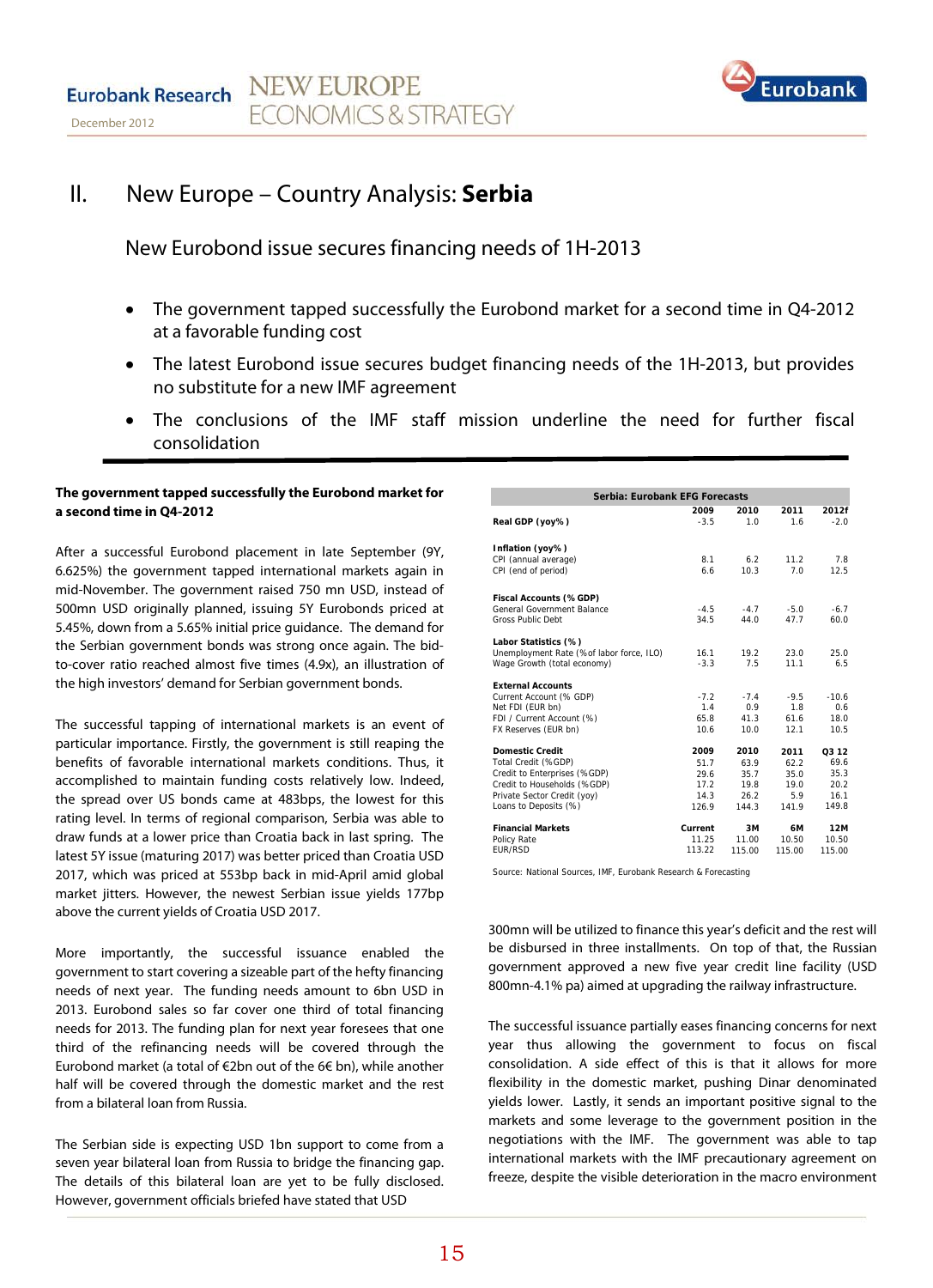

and the Standard & Poors downgrade by one notch to BB- in early August.

December 2012

All in, refinancing risks are broadly eliminated in the 1H-2013. According to the Minister of Finance Mr. Mladan Dinkic, the financing needs of Serbia are secured until 1H-2013 upon the second Eurobond issuance (USD750 mn, 5.45% yield for 5Y maturity) in mid-November 2012.

However, this is no substitute for a new precautionary IMF agreement. Effectively, the IMF put the precautionary agreement on freeze since last February because it challenged the outgoing government's commitment on the agreed framework. The precautionary IMF agreement serves not only as a cushion for external financing needs but also acts as an anchor of expectations for investors and gives government policies more credibility, thereby reducing the risk premium of the country. Although the situation is still manageable, it will be harder to get access to funding in 2013 given the difficulties posed by the Euroarea sovereign debt crisis, the riskier sovereign profile of Serbia and the size of government financing needs.

The Dinar has recovered modestly in the last three months recouping some of its earlier losses (trading at 113.23/€ on December20th against a year low at 119.3/€ on August 8th) (Figure 1). Dinar has benefited from the recent increase of the

Dinar allocation in FX required reserves, the introduction of a new FX-indexed subsidized loan program for exporters and the 75bps cumulative hikes of the Central Bank (from 10.5% on August 9th to 11.25% on December 14th).



*Source: Bloomberg, NBS, Eurobank Research*

#### **IMF staff mission reached no agreement with the government on a new stand-by arrangement. Talks will resume in next spring.**

An IMF mission held talks with the government officials in order to discuss the possibility of a new regular stand-by arrangement. However, no agreement was reached so that discussions will continue in next spring. The IMF mission focused on the implementation of the fiscal consolidation program, the execution of the budget and the medium term macroeconomic outlook. Fiscal policy and the implementation of next year's budget were in the epicenter of discussions. The statement of the IMF mission highlighted the challenges the Serbian economy is confronted with.

On the positive side, the IMF mission welcomed the monetary policy tightening and the continuation of the inflation targeting framework. On the other hand, IMF was very critical of the fiscal position of the country. The level of the fiscal deficit is deemed to be unsustainable while the public debt has increased significantly. Therefore, fiscal consolidation is considered to be a top priority. In that direction, IMF mission believes that the identified budget measures may not fully translate into the full adjustment in 2013. In our view, IMF implies by this that the fiscal target of 2013 is not attainable and that authorities ought to adopt additional fiscal consolidation measures in the budget. Under these circumstances, the application for a new regular stand-by arrangement will most probably be denied unless there is more fiscal consolidation.

In turn, the budget deficit target is considered to be overly ambitious. In that direction, scope remains for improving the budget quality. Over the medium term, policies need to target a sustained multi-year fiscal consolidation to reduce public debt below the 45% of GDP threshold and focus on expenditure rationalization. According to the Fiscal Council, the fiscal deficit is projected to end at RSD 222bn or 6.7% of GDP in 2012. Consequently, the public debt to GDP ratio could reach or even exceed 60% of GDP in 2012, significantly above the 45% threshold of the fiscal rule, compared to 47.7% in 2011 and only 29.2% in 2008.

#### **Written by**

**Ioannis Gkionis Research Economist Coordinator of Macro Research** [igkionis@eurobank.gr](mailto:igkionis@eurobank.gr)